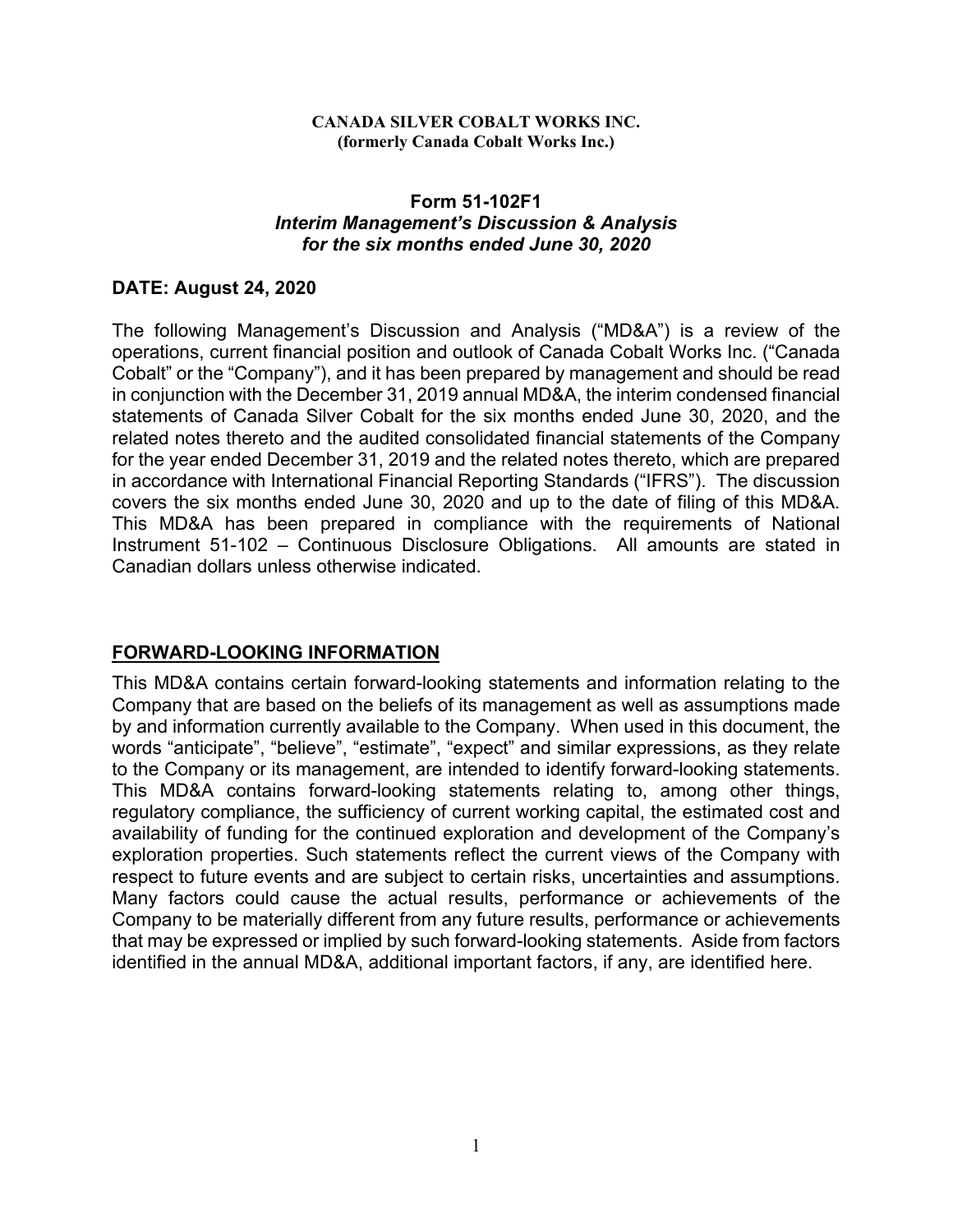## **DESCRIPTION OF BUSINESS**

Canada Silver Cobalt Works Inc. is a junior natural resource company whose business is to seek out exploration opportunities with a focus on the Castle Silver Mine property in Haultain and Nicol Townships, Ontario. Operations are conducted either directly or through consulting agreements with third-parties. The Company finances its properties by way of equity or debt financing or by way of joint ventures. Additional information is provided in the Company's audited consolidated financial statements for the year ended December 31, 2019, and the Company's interim condensed consolidated financial statements for the six months ended June 30, 2020. These documents are available on SEDAR at www.sedar.com.

The Company also maintains a website at www.canadasilvercobaltworks.com.

The Company is a reporting issuer in the Provinces of British Columbia, Alberta and Ontario, and trades on the TSX Venture Exchange ("TSXV") under the symbol CCW.

The corporate office of the Company is located at 3028 Quadra Court, Coquitlam, BC, V3B 5X6

# **FINANCINGS**

On January 15, 2018, the Company closed a private placement offering, raising gross proceeds of \$1,030,000. The Company issued 2,942,857 units at a price of \$0.35 per unit. Each unit comprises one common share and one share purchase warrant. Each warrant will entitle the holder thereof to purchase one additional common share of the Company at an exercise price of \$0.50 per share for a period of two years from closing.

On July 27, 2018, the Company closed a private placement offering, raising gross proceeds of \$1,449,054. The Company issued 2,229,313 units at a price of \$0.65 per unit. Each unit comprises one common share and one share purchase warrant. Each warrant will entitle the holder thereof to purchase one additional common share of the Company at an exercise price of \$0.90 per share for a period of two years from closing. Finder's fees were paid in connection with the private placement in the amount of \$36,630 cash and 56,534 broker warrants on the same terms as the purchaser warrants.

On September 6, 2019 the Company closed a private placement offering, raising gross proceeds of \$423,000. The Company issued 1,410,000 units at a price of \$0.30 per unit. Each unit comprises one common share and one share purchase warrant. Each warrant will entitle the holder thereof to purchase one additional common share of the Company at an exercise price of \$0.50 per share for a period of 2 years.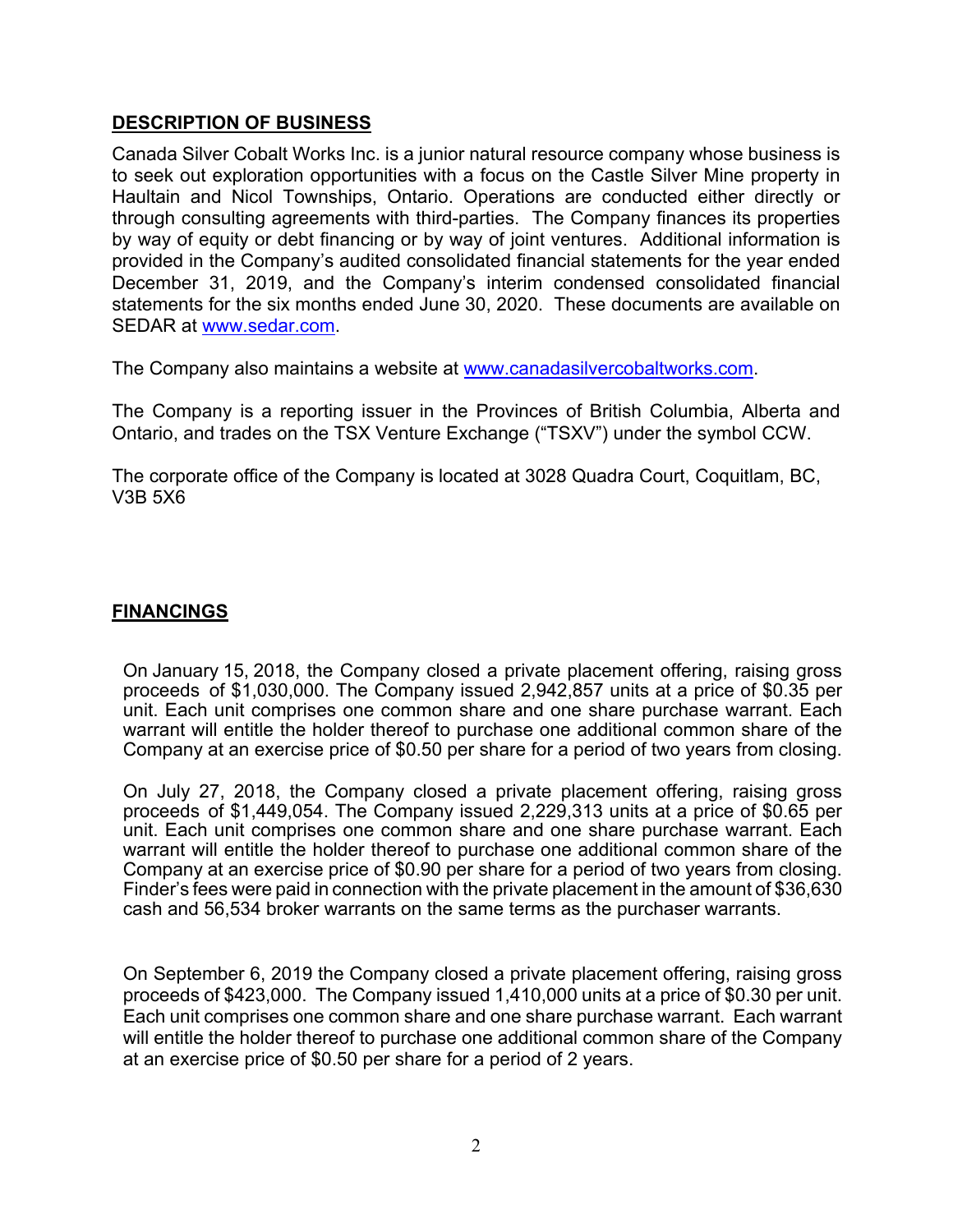On September 23, 2019 the Company closed a private placement offering, raising gross proceeds of \$305,000. The Company issued 1,016,667 units at a price of \$0.30 per unit. Each unit comprises one common share and one share purchase warrant. Each warrant will entitle the holder thereof to purchase one additional common share of the Company at an exercise price of \$0.50 per share for a period of 2 years.

November 14, 2019 the Company closed an over-subscribed hard dollar financing of 4,018,571units at 35 cents per unit for total proceeds of \$1,406,500. Each unit consisted of one common share in the capital of the Company and one share purchase warrant. Each warrant entitles the holder to purchase one share of the Company for a period of 24 months from closing at an exercise price of 55 cents per share.

On December 4, 2019 the Company closed a non-brokered flow-through ("FT") private placement with strategic investors, raising gross proceeds of \$800,000. The Company issued 1,600,000 FT shares at \$0.50 per share. Finder's fees were paid in connection with the private placement in the amount of \$45,500 in cash and 91,000 finder warrants. Each finder warrant is exercisable at \$0.50 per share for two years from closing.

On June 15, 2020, the Company closed a flow-through private placement with strategic investors, raising gross proceeds of \$1.2 million by issuing 2,000,000 units at \$0.60 per flow-through unit. Each FT Unit comprises one flow-through common share of the Company and one half of one share purchase warrant. Each whole warrant will entitle the holder thereof to purchase one additional common share of the Company at an exercise price of \$0.70 per share, for a period of two years from closing. In connection with the FT private placement the Company paid finder fees in the amount of \$94,000 and issued 156,665 finder warrants. The finder's warrants are on the same terms as the financing warrants and have been recorded at an estimated value of \$30,393 based on a proportional method based on the Black Scholes option pricing model, using the following assumptions: share price of \$0.50, an average exercise price of \$0.70, risk free interest rate of 0.2.9%, expected life of warrants of 2 years, expected volatility rate of 89% and expected dividend rate of 0%.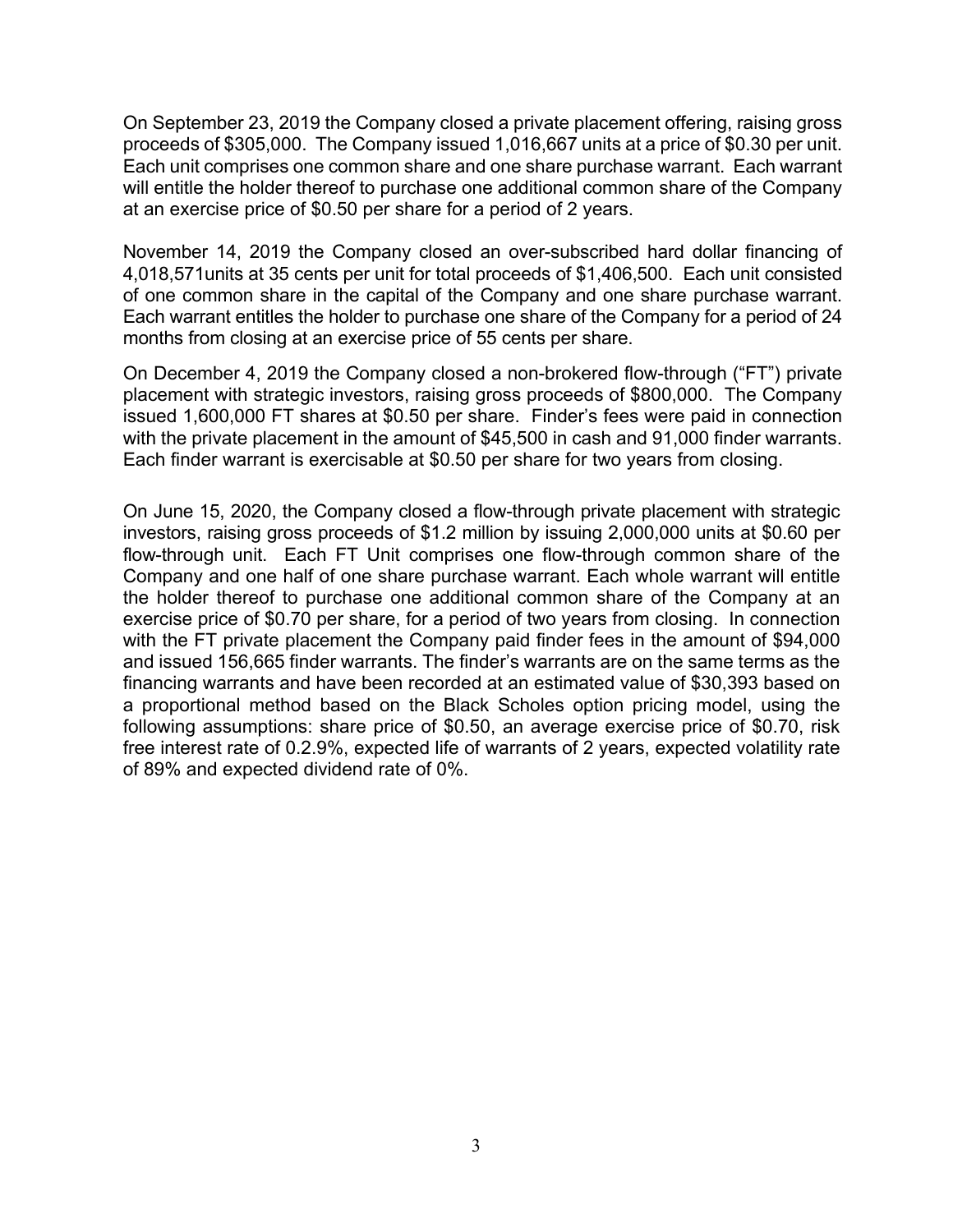## **RESULTS OF OPERATIONS**

The preparation of financial statements in conformity with Canadian generally accepted accounting principles requires management to make estimates and assumptions that affect the reported amounts of assets and liabilities and disclosure of contingent assets and liabilities at the date of the consolidated financial statements and the reported amounts of revenues and expenses during the reporting period. Actual results may be different from those estimates.

The following schedule provides the details of the Company's corporate expenditures for the three and six months ended June 30, 2020.

|                                                                                                                                               | Three months ended<br><b>June 30,</b>           |      |                                             |      | Six months ended<br><b>June 30,</b>               |      |                                                 |  |  |
|-----------------------------------------------------------------------------------------------------------------------------------------------|-------------------------------------------------|------|---------------------------------------------|------|---------------------------------------------------|------|-------------------------------------------------|--|--|
|                                                                                                                                               | 2020                                            | 2019 |                                             | 2020 |                                                   | 2019 |                                                 |  |  |
| Administrative and general expenses<br>Advertising and promotion<br>Professional fees<br>Filing costs and shareholders' information<br>Travel | \$16,580<br>119,465<br>255,987<br>28,999<br>957 | \$   | 19,430<br>885<br>116,487<br>31,854<br>6,589 | \$   | 33,999<br>138,096<br>600,574<br>110,879<br>20,460 | \$   | 39,951<br>62,218<br>239,944<br>75,071<br>23,021 |  |  |
|                                                                                                                                               | \$421,988                                       | S    | 175,245                                     |      | 904.008                                           | \$   | 440,205                                         |  |  |

The following schedule provides the details of the Company's exploration expenditures for the three and six months ended June 30, 2020.

|                                    | <b>Three months ended</b><br><b>June 30,</b> |           |      |         | <b>Six months ended</b><br><b>June 30,</b> |           |      |         |
|------------------------------------|----------------------------------------------|-----------|------|---------|--------------------------------------------|-----------|------|---------|
|                                    | 2020                                         |           | 2019 |         | 2020                                       |           | 2019 |         |
| Assays and testing                 | \$                                           | 15,166    | \$   | 5,028   | \$                                         | 92,895    | \$   | 51,164  |
| Depreciation                       |                                              | 29,110    |      | 7,883   |                                            | 47,443    |      | 15,767  |
| <b>Drilling</b>                    |                                              | 54,504    |      |         |                                            | 259,838   |      | 65,445  |
| Equipment                          |                                              | 65,558    |      | 87,374  |                                            | 163,052   |      | 220,130 |
| <b>Facility expenses</b>           |                                              | 34,808    |      | 15,861  |                                            | 98,878    |      | 110,849 |
| Feasibility and scooping study     |                                              | 998       |      | 13,112  |                                            | 998       |      | 106,530 |
| Geology and geophysics             |                                              | 78,622    |      | 152,529 |                                            | 176,148   |      | 176,024 |
| Labour                             |                                              | 59,157    |      | 43,875  |                                            | 164,815   |      | 112,450 |
| Project management and engineering |                                              | 163,409   |      | 42,634  |                                            | 421,942   |      | 103,926 |
| Taxes, permits and licensing       |                                              | (15, 258) |      | 4,687   |                                            | (8, 242)  |      | 12,241  |
| Travel                             |                                              |           |      |         |                                            | 343       |      |         |
|                                    | \$                                           | 486,074   | \$   | 372,983 | \$                                         | 1,418,110 | \$   | 974,526 |